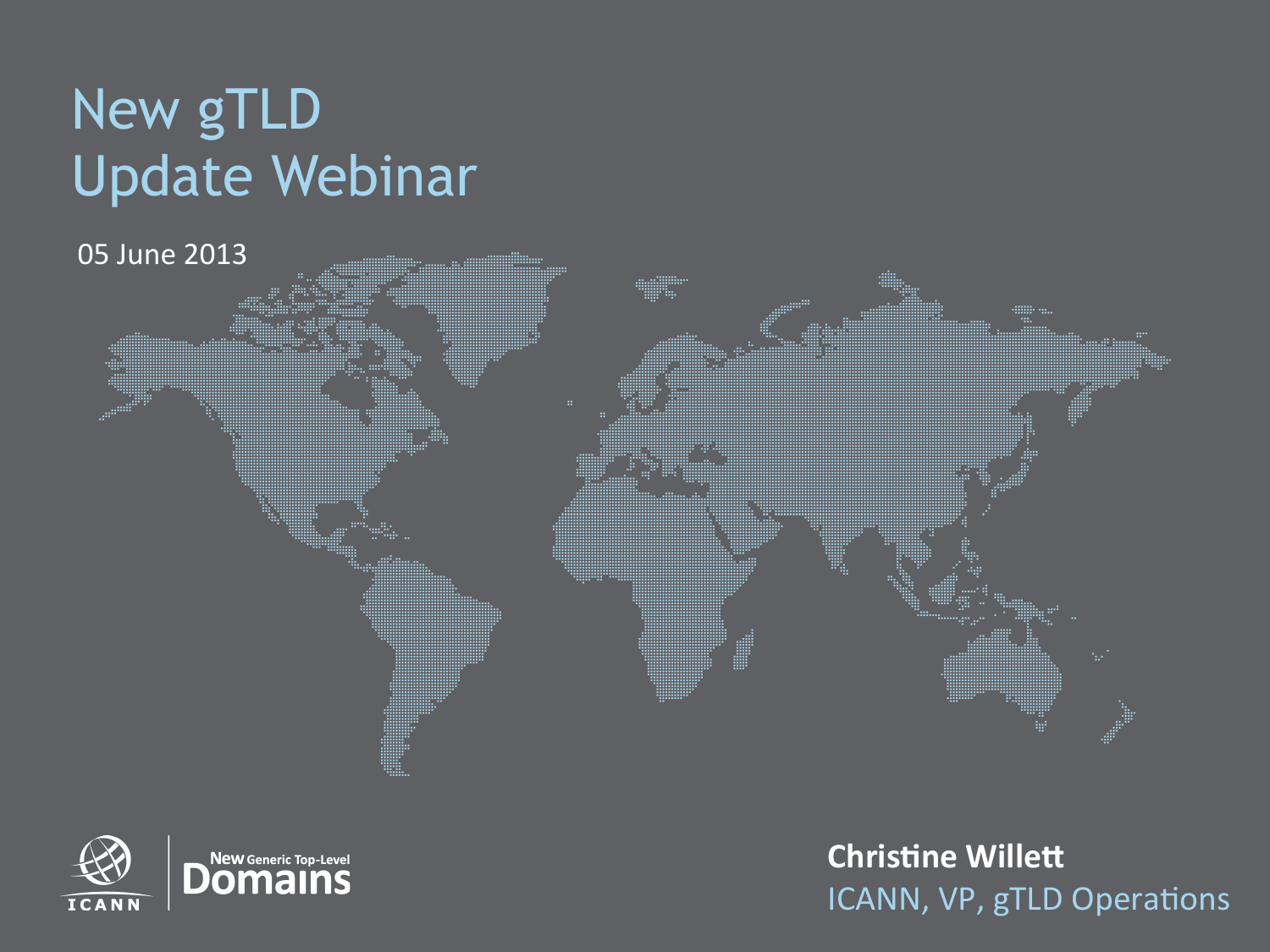## Webinar Information

US Toll-free 1-877-941-2059

US Toll 1-480-629-9654

Conference ID Applicant Update Webinar

Access Code 4622058

+ Recorded session will be available following the webinar

- + Q&A session at the end
	- Phone questions given priority
	- Online questions answered as time permits

Additional information, including International dial-in numbers, can be found at: http://newgtlds.icann.org/webinars

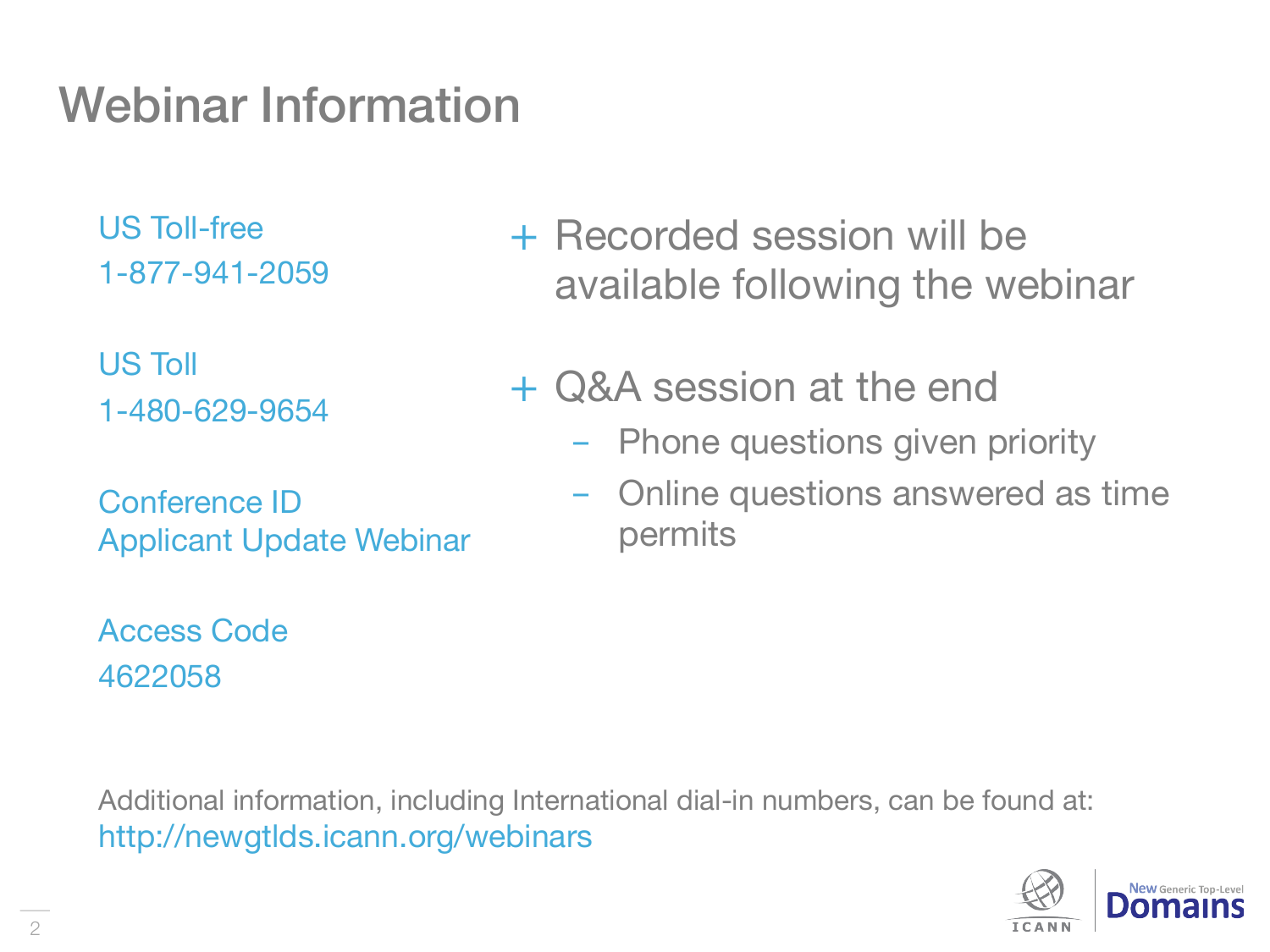## Agenda

- + Initial Evaluation
- + Continuing Operations Instrument
- + Objections & Dispute Resolution
- + String Contention Resolution
- + Contracting
- + GAC Advice
- + Pre-Delegation Testing
- + Registry Data Escrow
- + Security & Stability Studies
- + IDN Variant TLD Program Webinar
- + Trademark Clearinghouse
- + Timelines
- + Questions

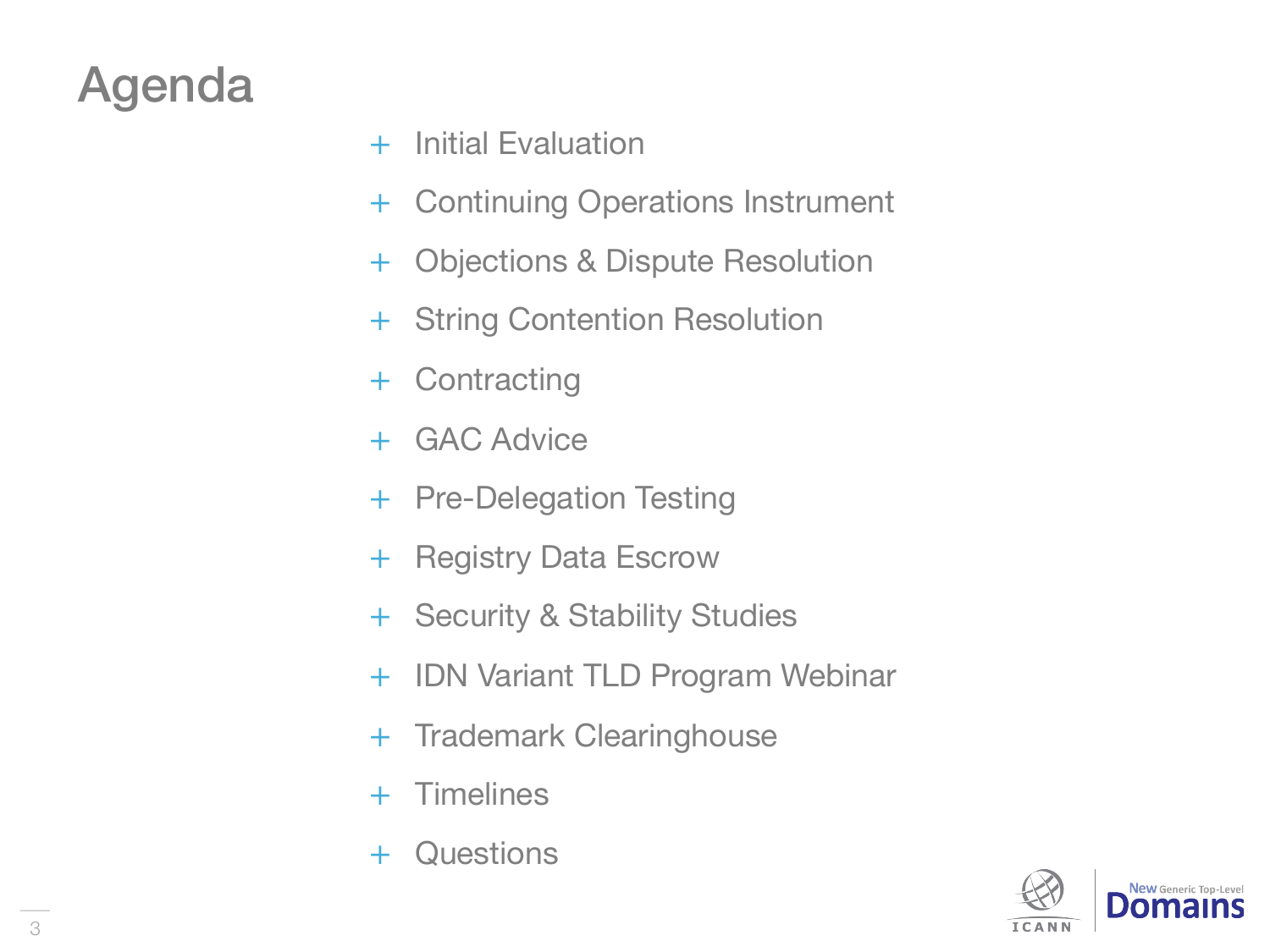### Initial Evaluation Results Release Update – 05 June 2013



- + Results Published for Application Priorities 1-600
	- 518 passed
	- 4 eligible for Extended Evaluation
	- 60 withheld due to CQ/Change Request or Outreach
	- 18 withdrawn
	- **Initial Evaluation Outcomes** 
		- **Pass**
		- **Eligible for Extended Evaluation**
		- Ineligible for further review

View IE results on the Current Application Status page: https://gtldresult.icann.org/application-result/applicationstatus

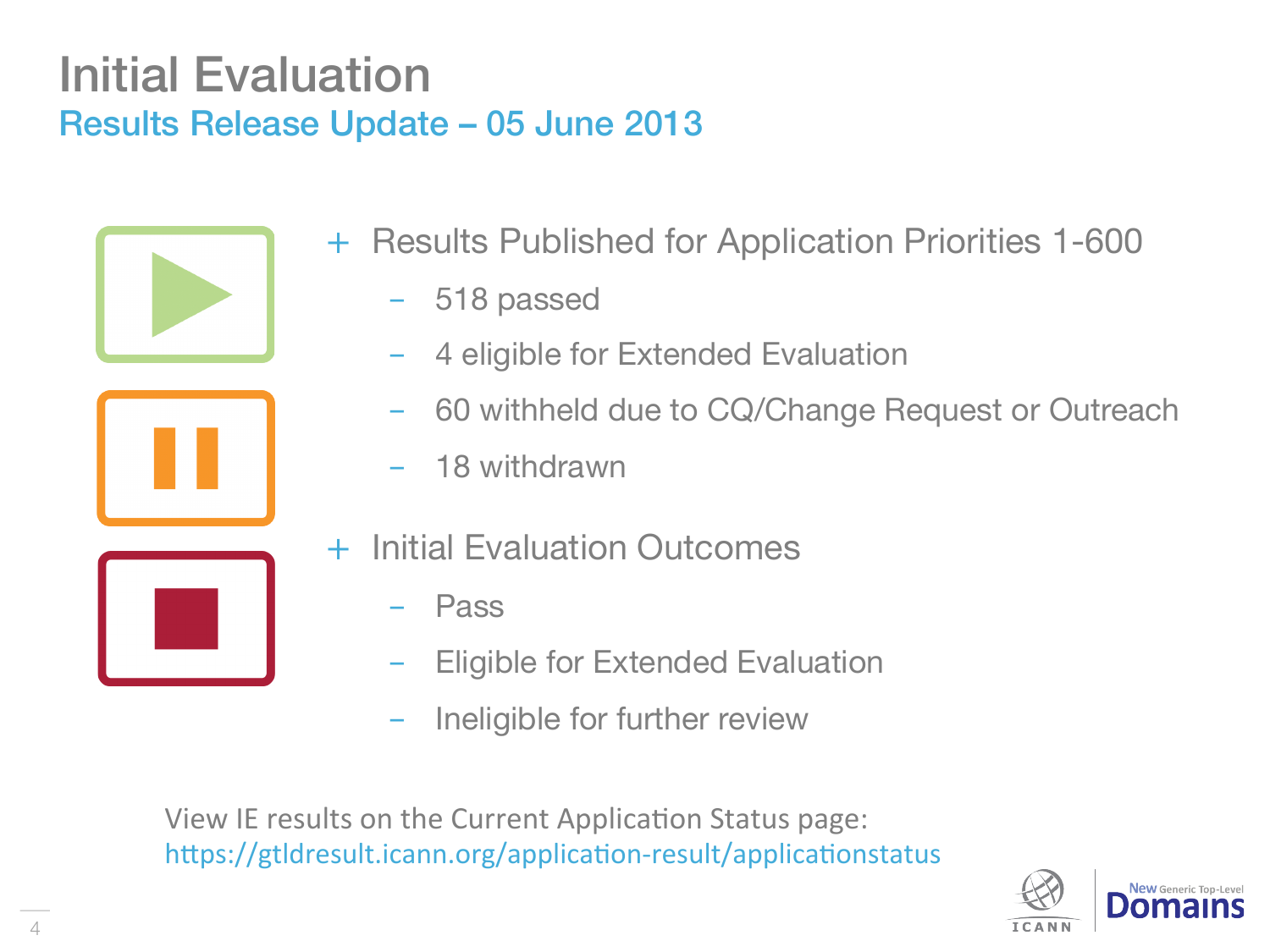### Initial Evaluation Results Release by Status



**ICANN** 



#### **Initial Evaluation Results**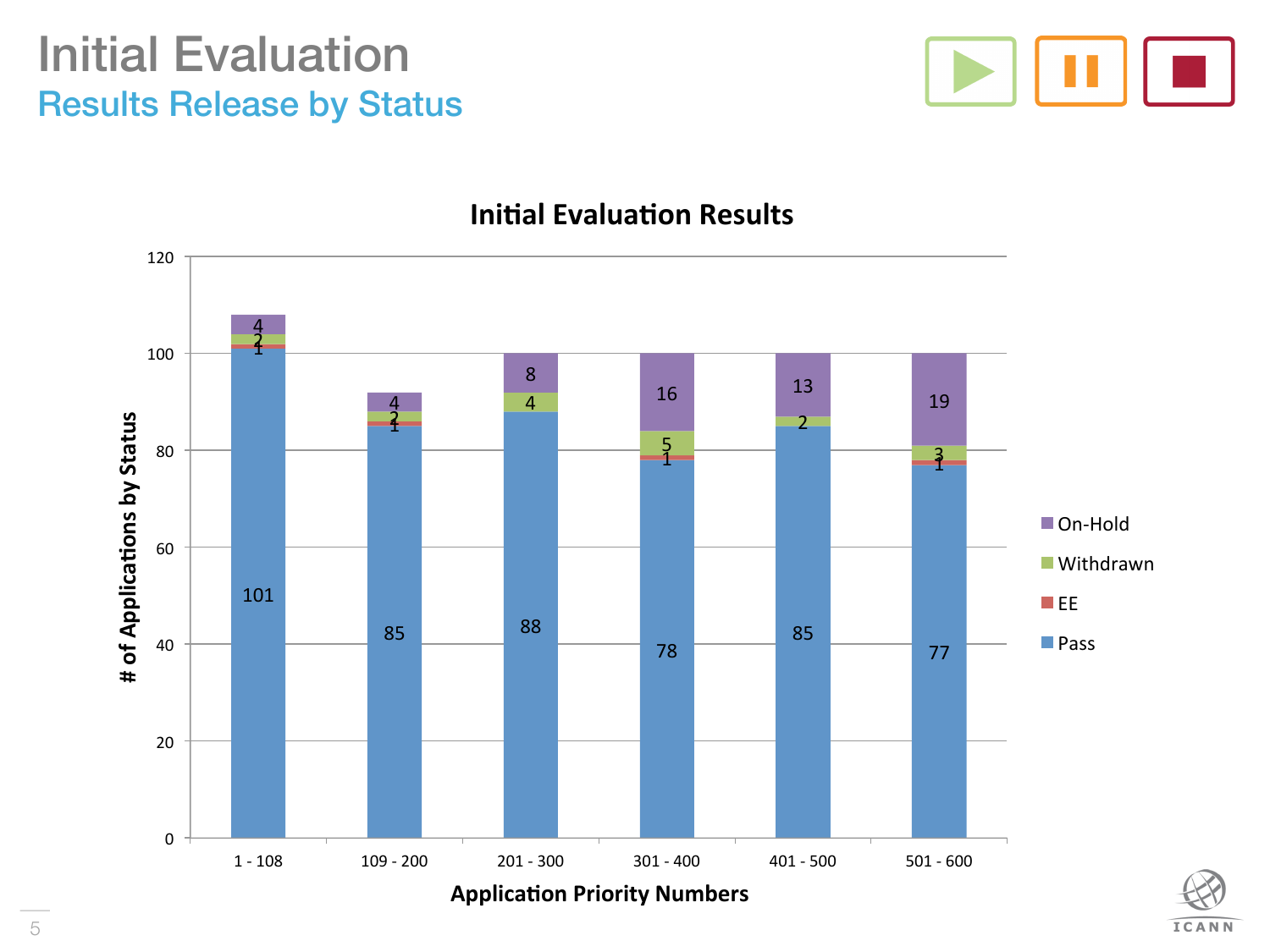### Initial Evaluation Panel Statistics



### 71 Application Withdrawals to Date  $\rightarrow$  1859 Active Applications

| <b>Panel</b>                          | <b>Pre-CQ</b><br><b>Eval</b> | <b>Pending CQ</b><br><b>Response</b> | Post-CQ<br><b>Eval</b> | <b>Prelim</b><br><b>Panel</b><br><b>Results</b> | <b>IE Results</b><br><b>Published</b> |
|---------------------------------------|------------------------------|--------------------------------------|------------------------|-------------------------------------------------|---------------------------------------|
| <b>Background</b><br>Screening        |                              |                                      |                        | 1343                                            | 518                                   |
| <b>String Similarity</b>              |                              |                                      |                        |                                                 | 1930                                  |
| <b>DNS Stability</b>                  |                              | $\equiv$                             |                        | 1343                                            | 518                                   |
| <b>Geographic Names</b>               | $\overline{2}$               | 11                                   | 1                      | 1329                                            | 518                                   |
| Financial                             |                              | 363                                  | 319                    | 659                                             | 518                                   |
| <b>Technical &amp;</b><br>Operational |                              | 349                                  | 354                    | 638                                             | 518                                   |
| <b>Registry Services</b>              |                              | 124                                  | 204                    | 1013                                            | 518                                   |

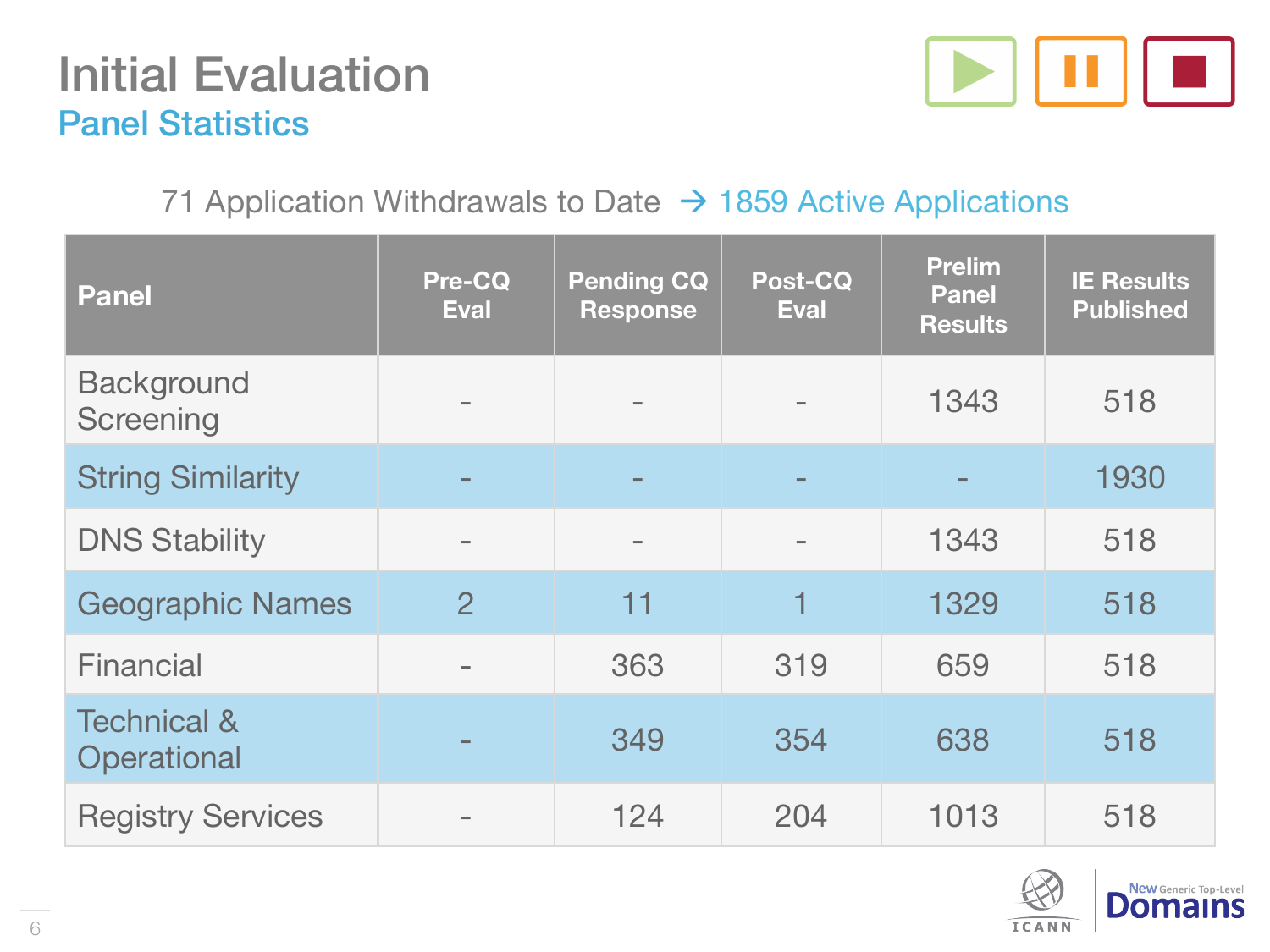## Continuing Operations Instrument AGB Background



- + The purpose of the COI is to ensure availability of funds needed to provide continuity of service to registrants should an issue with the registry arise
- + Specification 8 of the Registry Agreement requires a COI
- + Q50 provides for the assessment of the applicant's ability to meet the requirements of this Specification
- + The scoring requirements of Q50 are distinct and separate from the requirements of Specification 8

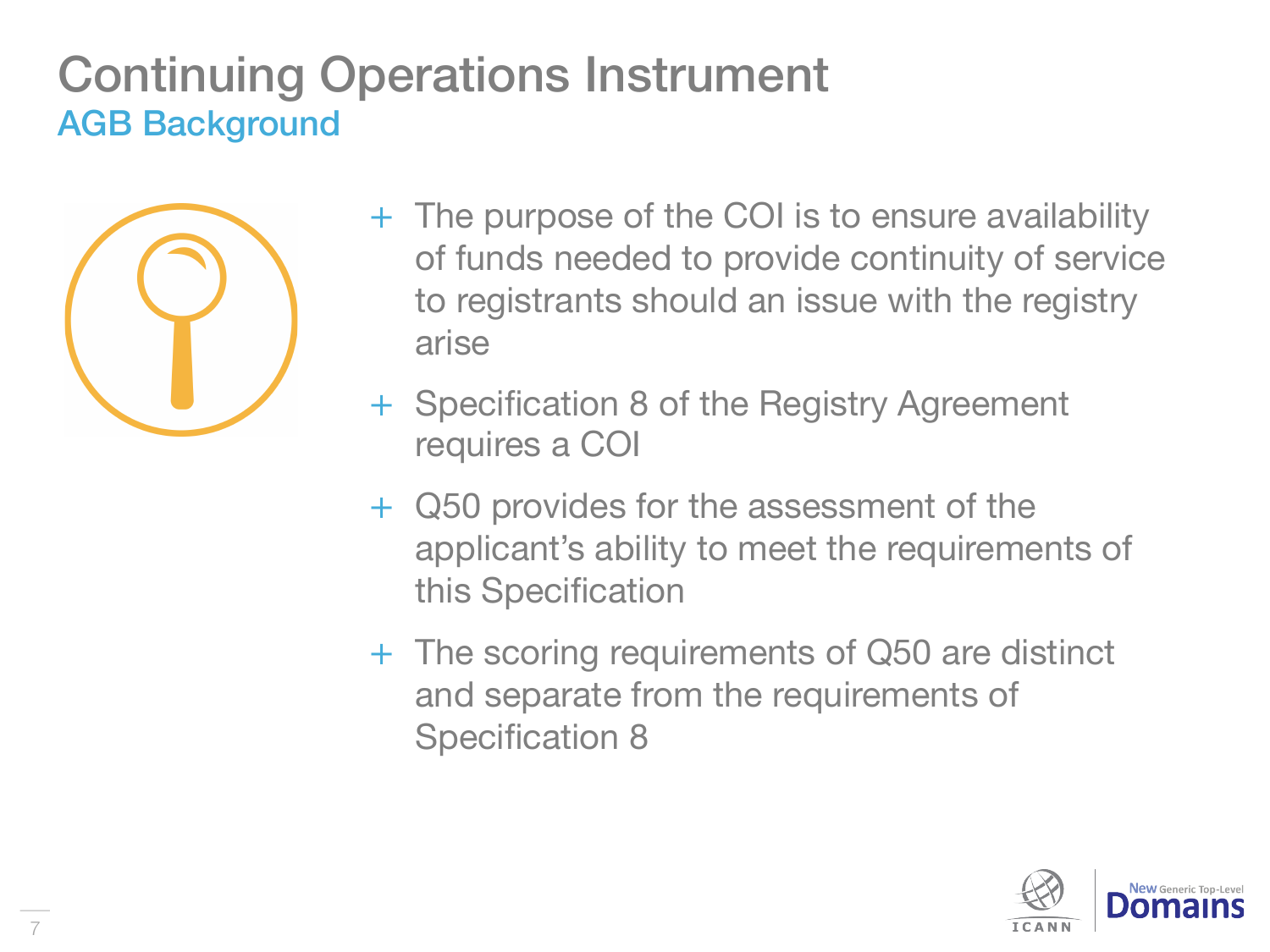## Continuing Operations Instrument AGB Requirements



- + Q50 of the Applicant Guidebook requires:
	- COI amount to be sufficient
	- COIs to be issued by A-rated financial institutions
	- COIs to specify the amount for each string (as appropriate)
	- COIs to specify ICANN or its designee as a beneficiary
	- COIs to be in place for 5 years beginning at the time of the opening of the application window
	- COIs to be unconditional

The above is a summary. Please see the Applicant Guidebook for full details: http://newgtlds.icann.org/en/applicants/agb

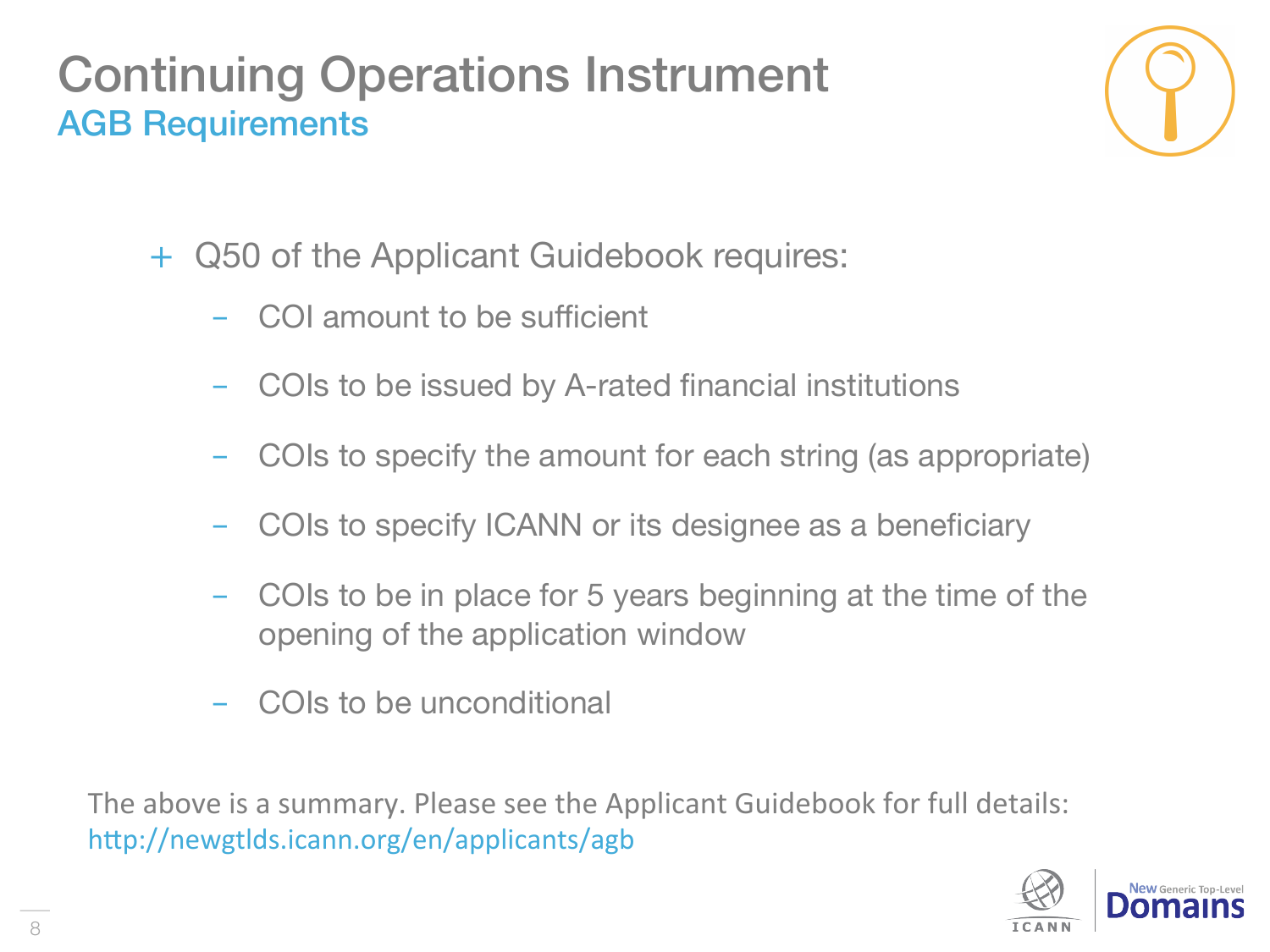## Continuing Operations Instrument Applicant Advisories



- + To provide clarification and to help applicants pass Q50 and meet Specification 8 requirements, ICANN published:
	- Announcement on COI amount and bank rating http://www.icann.org/en/news/announcements/announcement-3-23dec11 en.htm
	- Advisory on beneficiary requirement http://newgtlds.icann.org/en/applicants/advisories/loc-beneficiaryrequirement-05feb13-en
	- Advisory on conditions http://newgtlds.icann.org/en/applicants/advisories/coi-withdrawal-05dec12-en

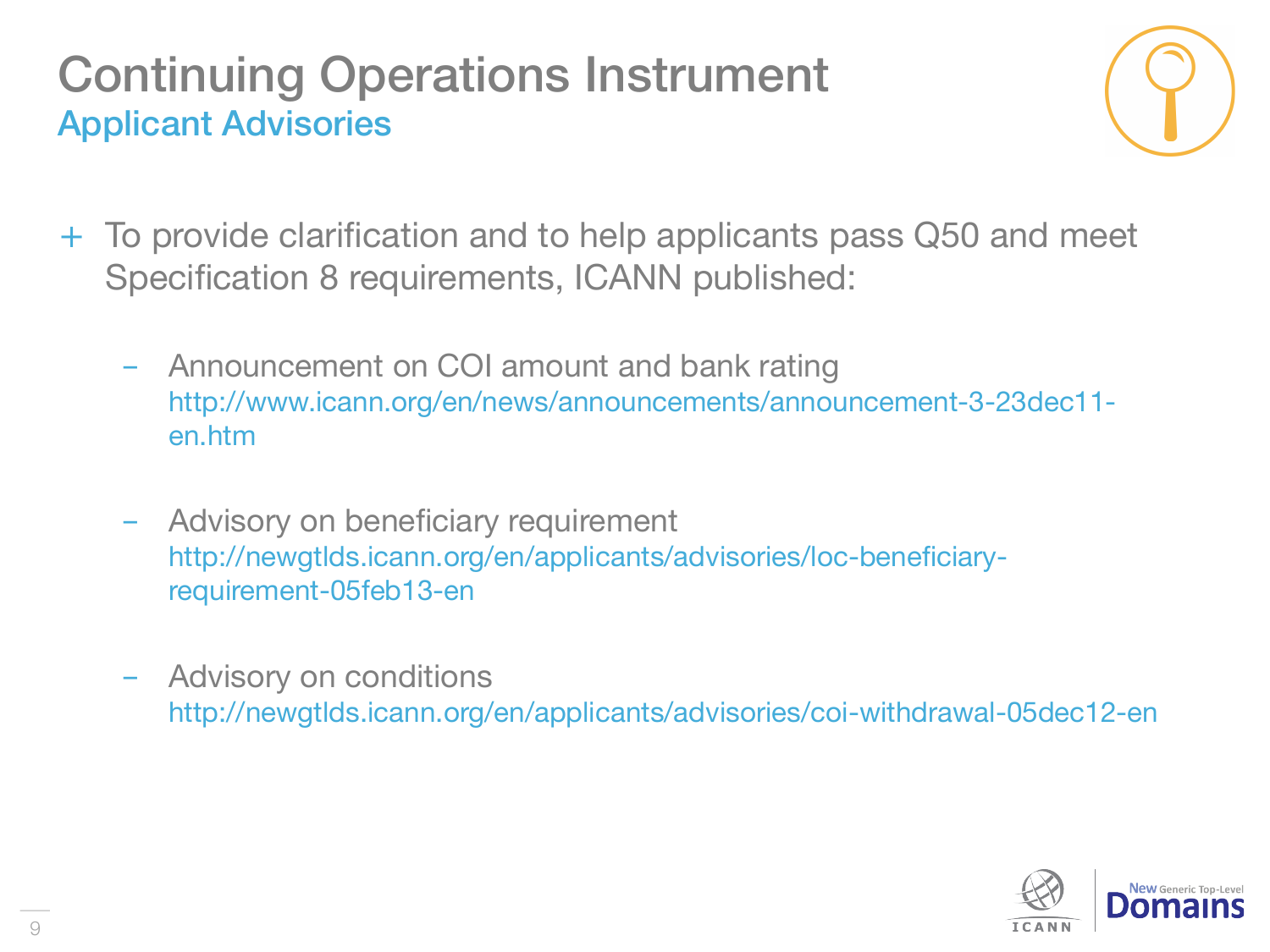## Continuing Operations Instrument Planned Advisory



- + Assessment of current situation:
	- Despite good efforts by applicants, difficulty in meeting unconditional requirement remains
	- Some financial institutions do not issue unconditional LOCs
	- IE process was not designed for extended exchanges between ICANN / evaluators / applicants / banks
- + What we're doing now:
	- Focus the evaluation of Q50 on the financial aspects of the COIs
	- Final evaluation of COIs against Specification 8, including conditions, remains part of the Contracting process

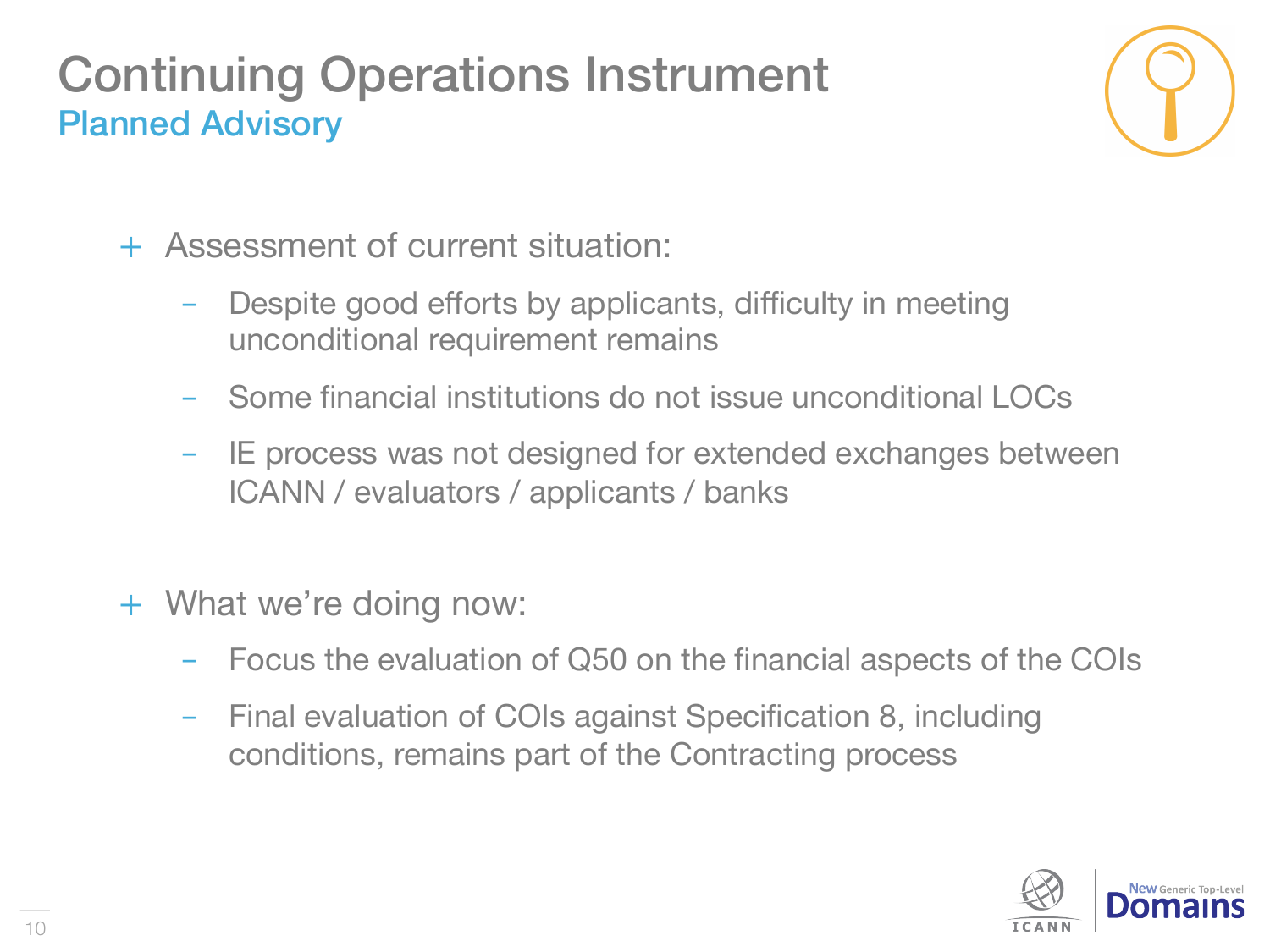Continuing Operations Instrument No Impact on Published IE Results



- + No change to outcome of any application for which IE results have been published
- + Approximately 15% of applications that passed IE will have their scores for Q50 updated from 1 point to 3 points – IE outcome will remain as "Pass"
	- IE reports will not be updated at this time
	- ICANN will update reports at the end of IE
- + No impact on the four applications that are recommended for Extended Evaluation
- + This approach will be reflected in IE results starting 7 June 2013

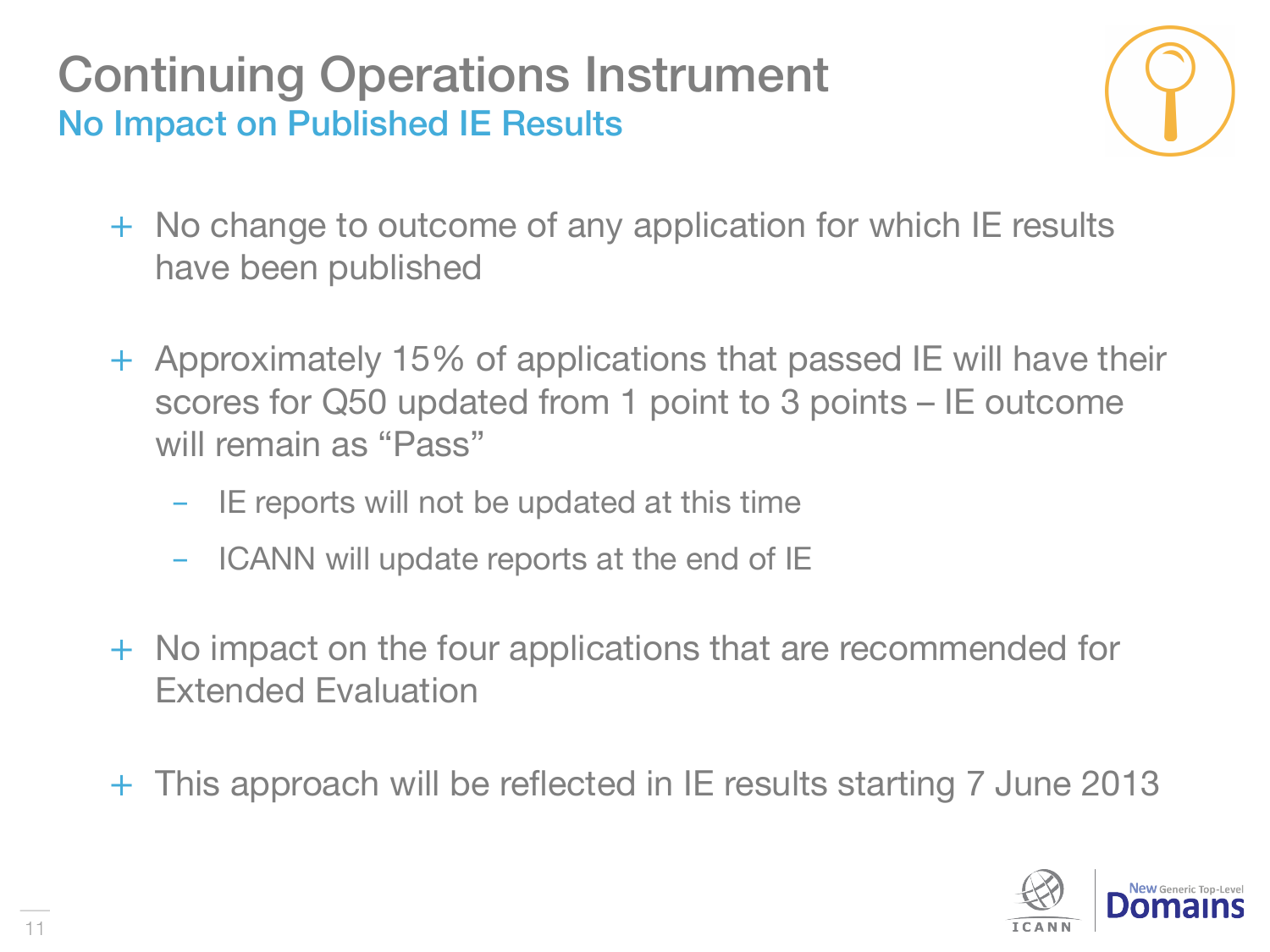## Objections & Dispute Resolution

### + Current Progress

- 262 admissible objections filed
- 139 admissible applicant responses filed
- 119 Filings in-review
- 4 filings dismissed due to applicant withdrawal
- DRSPs are finalizing applicant responses and selection of expert panels



- + Circumstances that may alter process timing:
	- Applicant and objector interaction (e.g., responses, payments)
	- Complexity of objection filings (e.g., consolidation)
	- Additional/Supplementary activities (i.e., hearings, additional written submissions, negotiation, mediation)

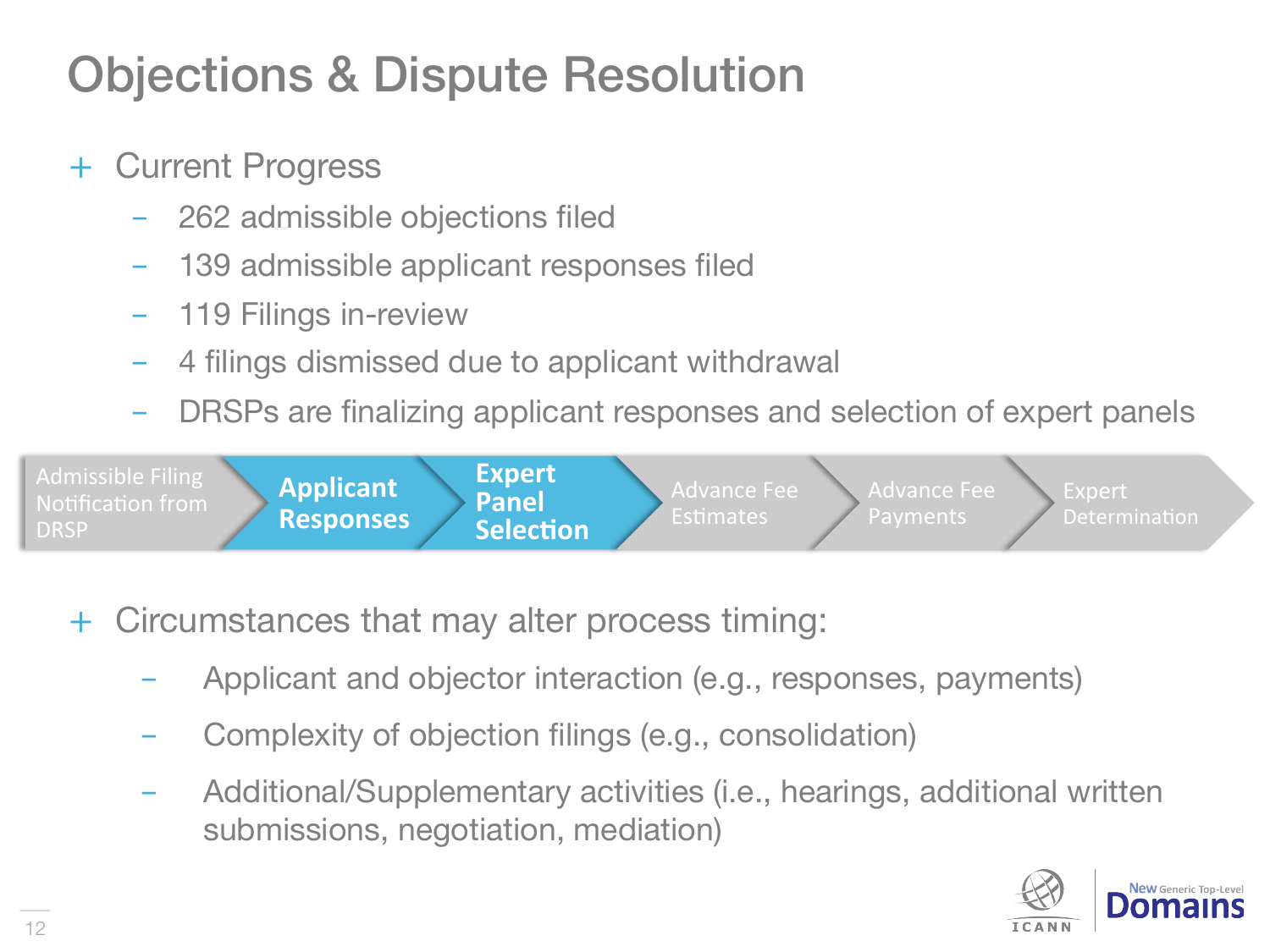## String Contention Resolution

- + Contention Proceedings planned to begin September 2013
- + Community Priority Elections will be accepted beginning next week (by 14 June) via the Customer Portal
	- Expect an announcement next week with election instructions
	- Additional CPE may be performed after Extended Evaluation, as necessary
- + Auctions
	- Non-community contention sets can begin auction concurrent with CPE
	- Others will begin at the conclusion of CPE and EE, as necessary



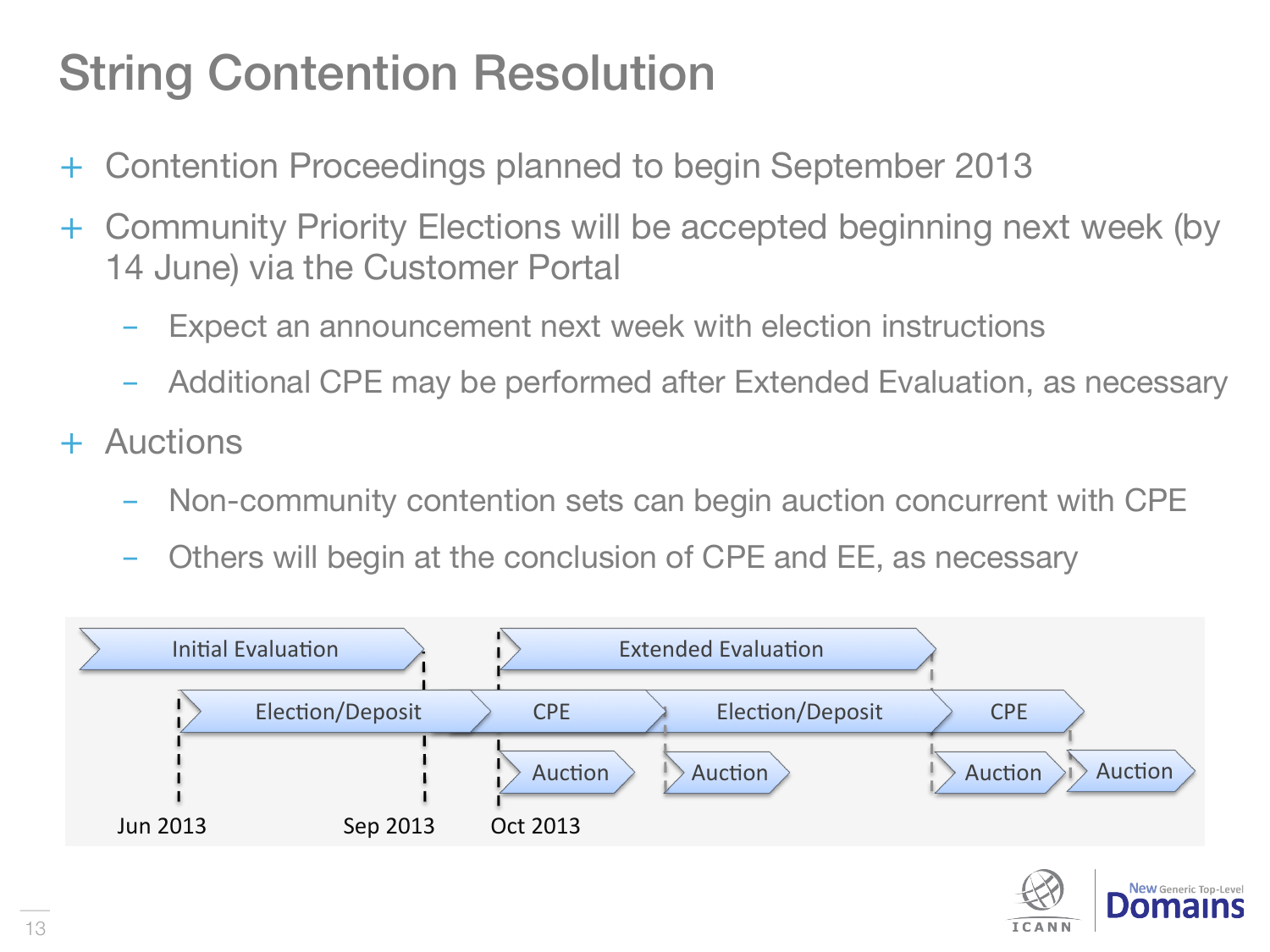## Contracting / Registry Agreement



- + Registry Agreement Key Dates
	- Public Comment Response Close Date: 11 June 2013
	- **Contracting Webinar** 
		- Advise applicants about information needed for an executable Registry Agreement
		- Date: 13 June 2013
		- Time: 21:00 22:30 UTC (2:00pm to 3:30pm PDT)
		- Further information: http://newgtlds.icann.org/webinars

Learn more about Contracting & the Registry Agreement: http://newgtlds.icann.org/en/applicants/agb/base-agreement-contracting

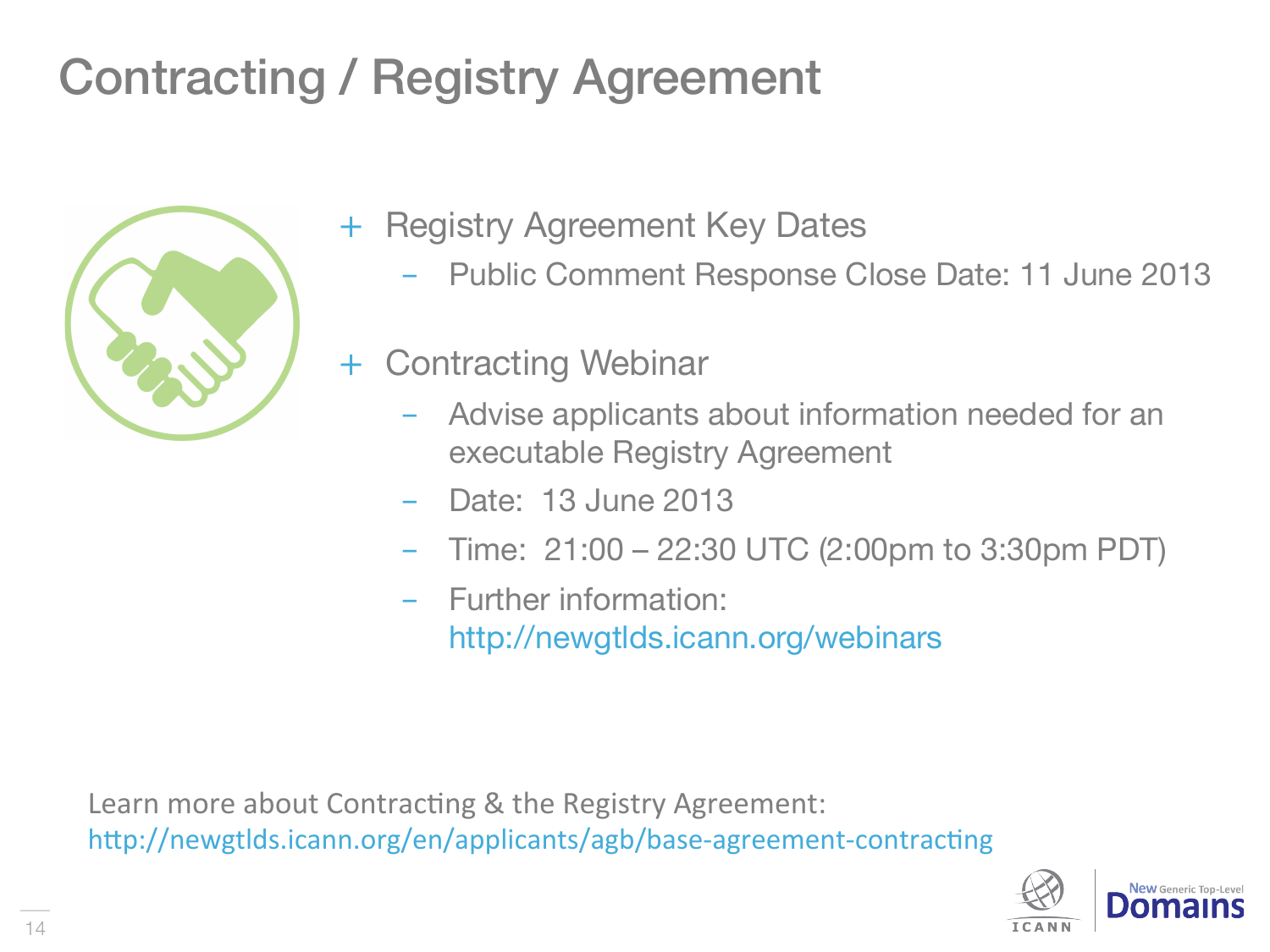## GAC Advice

- + Public Comment sought by New gTLD Program Committee regarding GAC Safeguard Advice
	- Reply window closed 4 June 2013 http://www.icann.org/en/news/announcements/ announcement-23apr13-en.htm
	- Public Comment report to be completed
- + Applicants' individual responses to GAC Advice
	- Reply window closed 10 May 2013
	- Responses published 23 May 2013 http://newgtlds.icann.org/en/announcements-and-media/ announcement-23may13-en

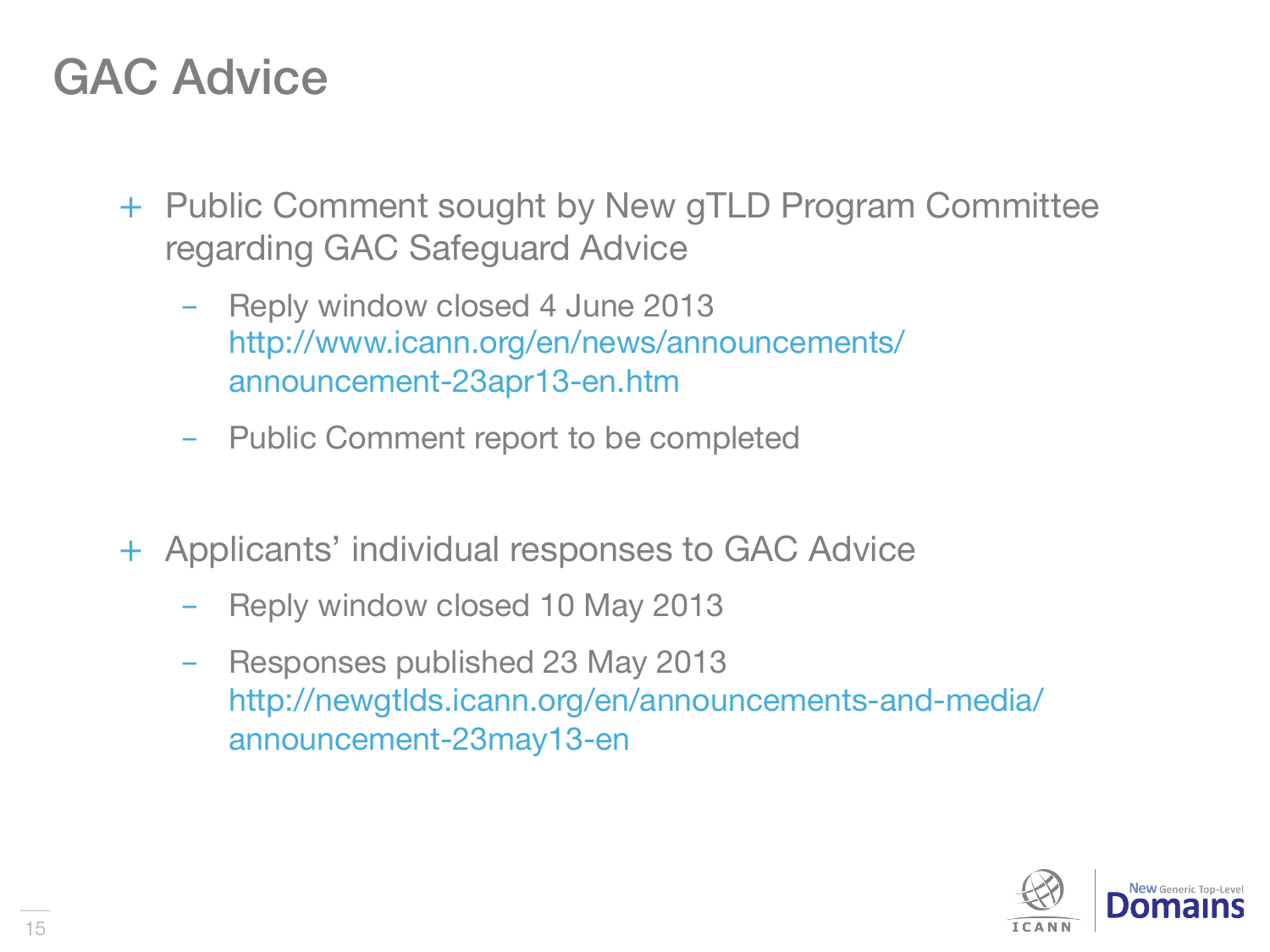## Pre-Delegation Testing



- + Status of Beta Testing
	- More than 200 applications have been invited to participate
	- At least 1 application per Registry Service Provider
	- Test dates available through 15 July 2013
	- Currently 30 scheduled tests, from 17 RSPs
	- Participant results have improved since Pilot
	- Test Result Reports expected  $\sim$ 2 weeks after testing appointment closes
- + Improving DNS Testing Approach
	- Anycast Instance Testing to be eliminated
	- Announcement coming later this week
	- Expect updated test specifications & data input templates

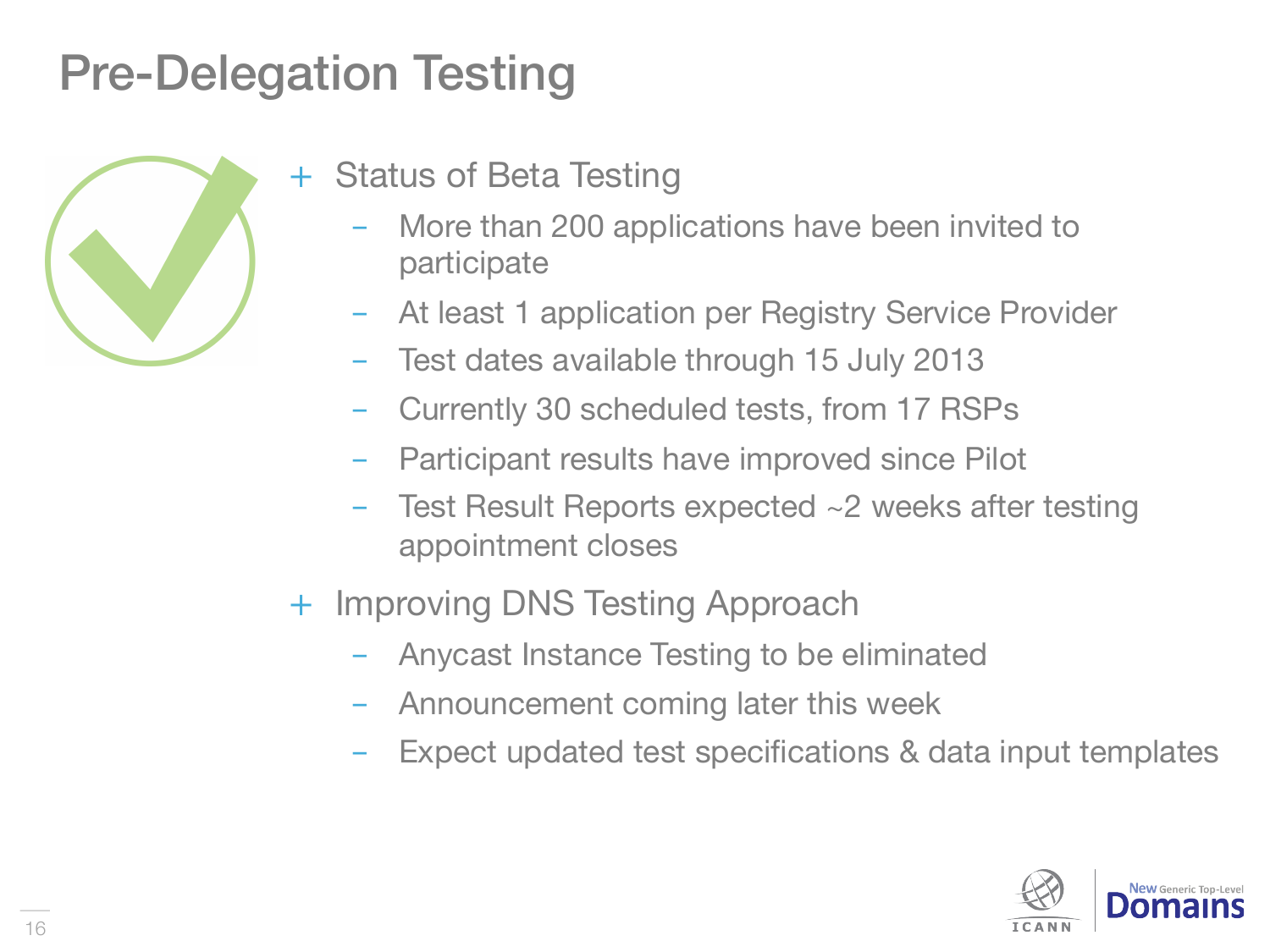## Registry Data Escrow

- + ICANN has approved two organizations to provide data escrow services
	- Iron Mountain Intellectual Property Management, Inc.
	- NCC Group
- + Additional applications submitted

Data escrow provider information and status updates available here: http://newgtlds.icann.org/en/applicants/agb/base-agreement-contracting

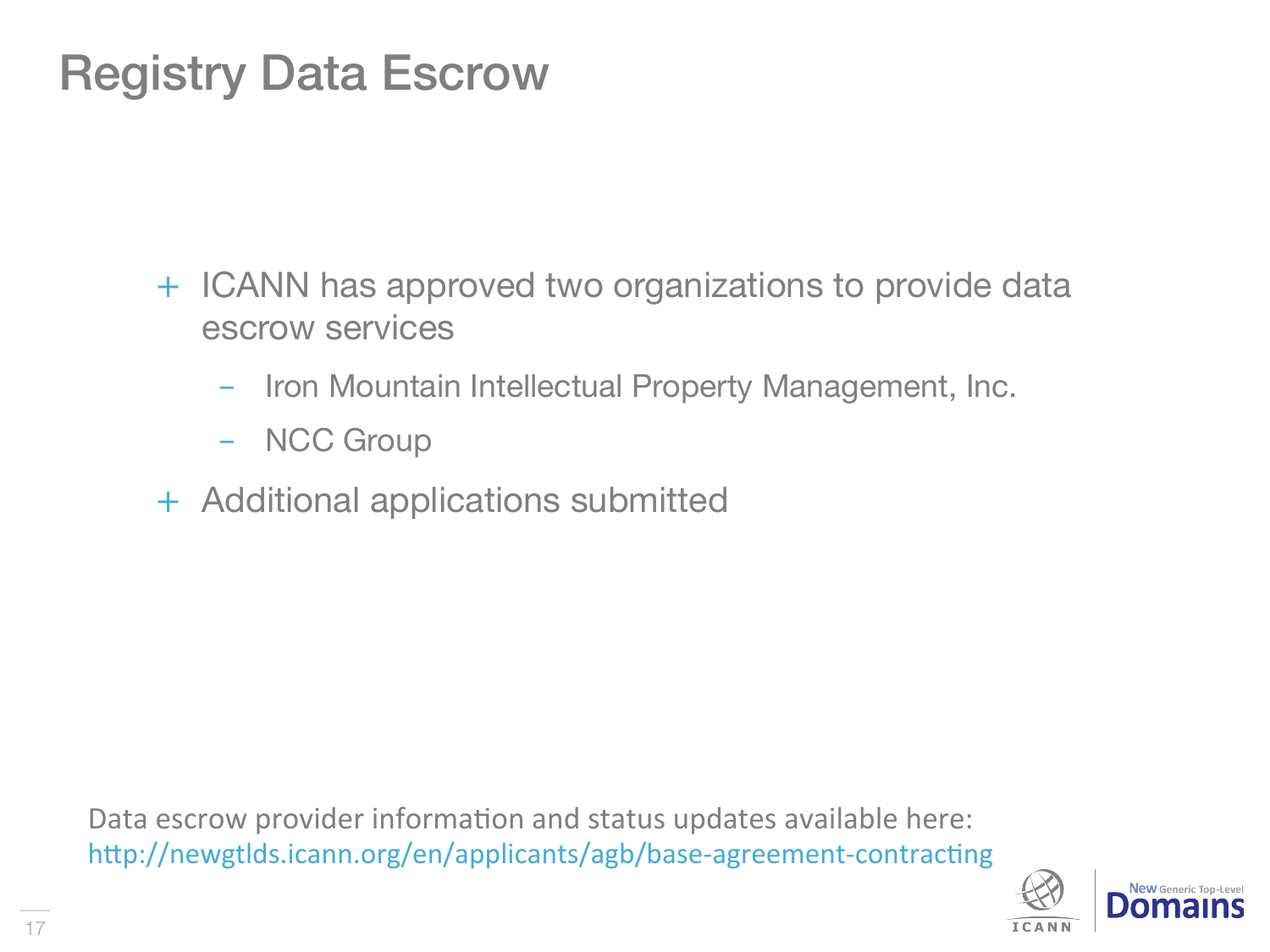### Security & Stability New Studies Commissioned

+ ICANN has commissioned two studies to determine:

- Security impacts of delegating applied-for new-gTLD strings that are currently used in private networks
	- In collaboration with SSAC
- Security & stability impacts of dotless domain names
	- based on SAC053 report
- + These studies will identify and classify potential risk levels, and provide ICANN with mitigation options, as needed

Read the announcement about these studies:

http://www.icann.org/en/news/announcements/announcement-28may13-en.htm

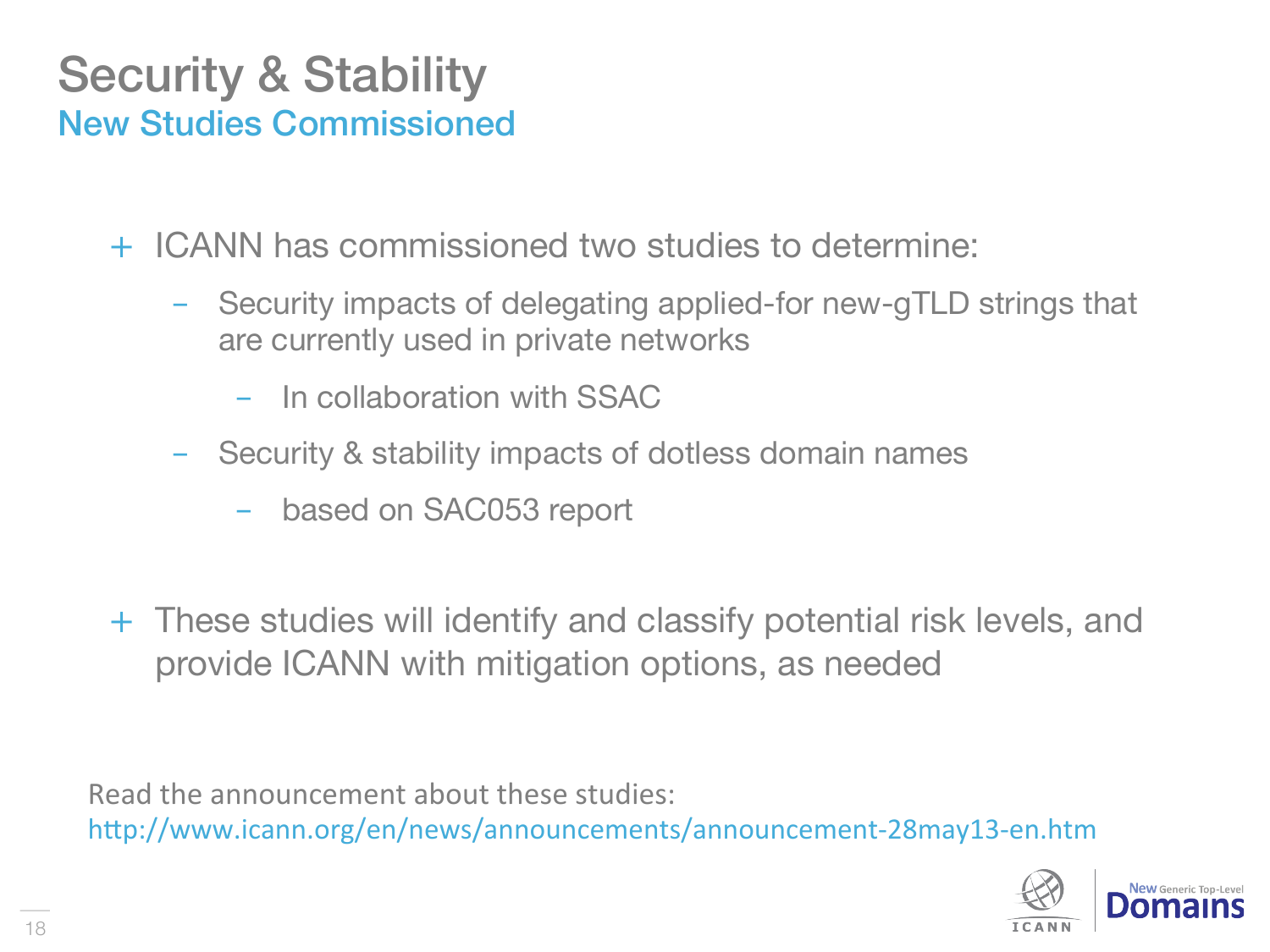### IDN Variant TLD Program Upcoming Webinar

- + Date: 27 June 2013
- + Time: 23:00 UTC (4:00pm PDT)
- + Webinar Topics
	- IDN Variant TLD Program overview
	- Current projects and expected completion dates
	- Procedure to Develop and Maintain the Label Generation Rules for the DNS Root Zone in Respect of IDNA Labels (the procedure)
	- Role of writing system communities in creating the IDN Root LGR
	- Announcement calling for experts to join the Integration Panel and pool of advisors (to be published on 6 June 2013)

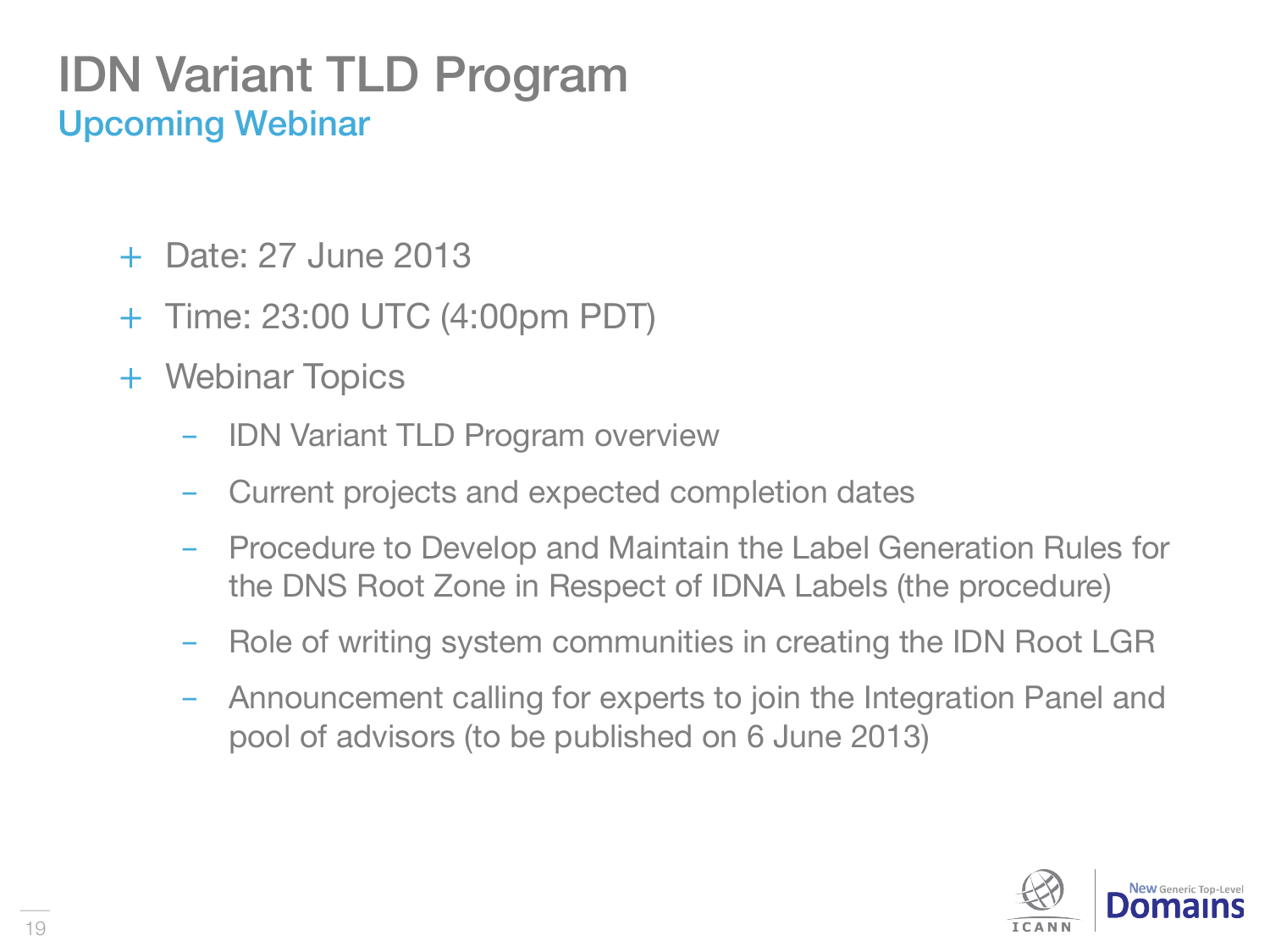## Trademark Clearinghouse Verification Service



- + Users: 636 trademark holders, 119 agents
- + Trademark records submitted: 3,027
	- Verified: 1,380
	- In process: 1,132
	- Incorrect: 503
	- Invalid: 12
- + Early bird submissions for no additional fee
- + Trademark Clearinghouse & Internationalized Domain Names Webinar
	- Date: 19 June 2013
	- Time: 02:00 UTC (7:00pm PDT)

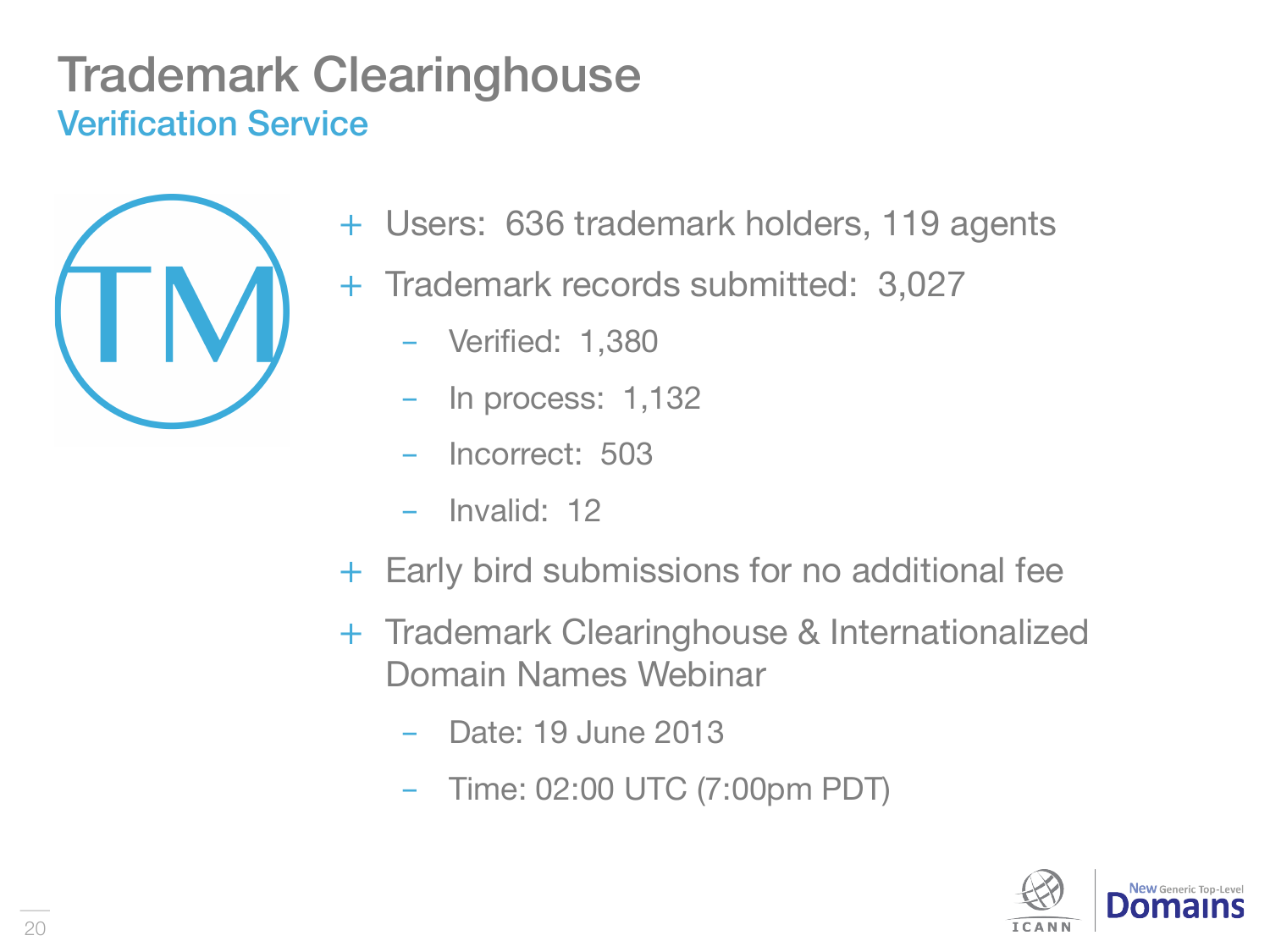Trademark Clearinghouse Sunrise & Claims Implementation

- + System development
- + Strawman Model implementation
- + Rights Protection Mechanism (RPM) Requirements development

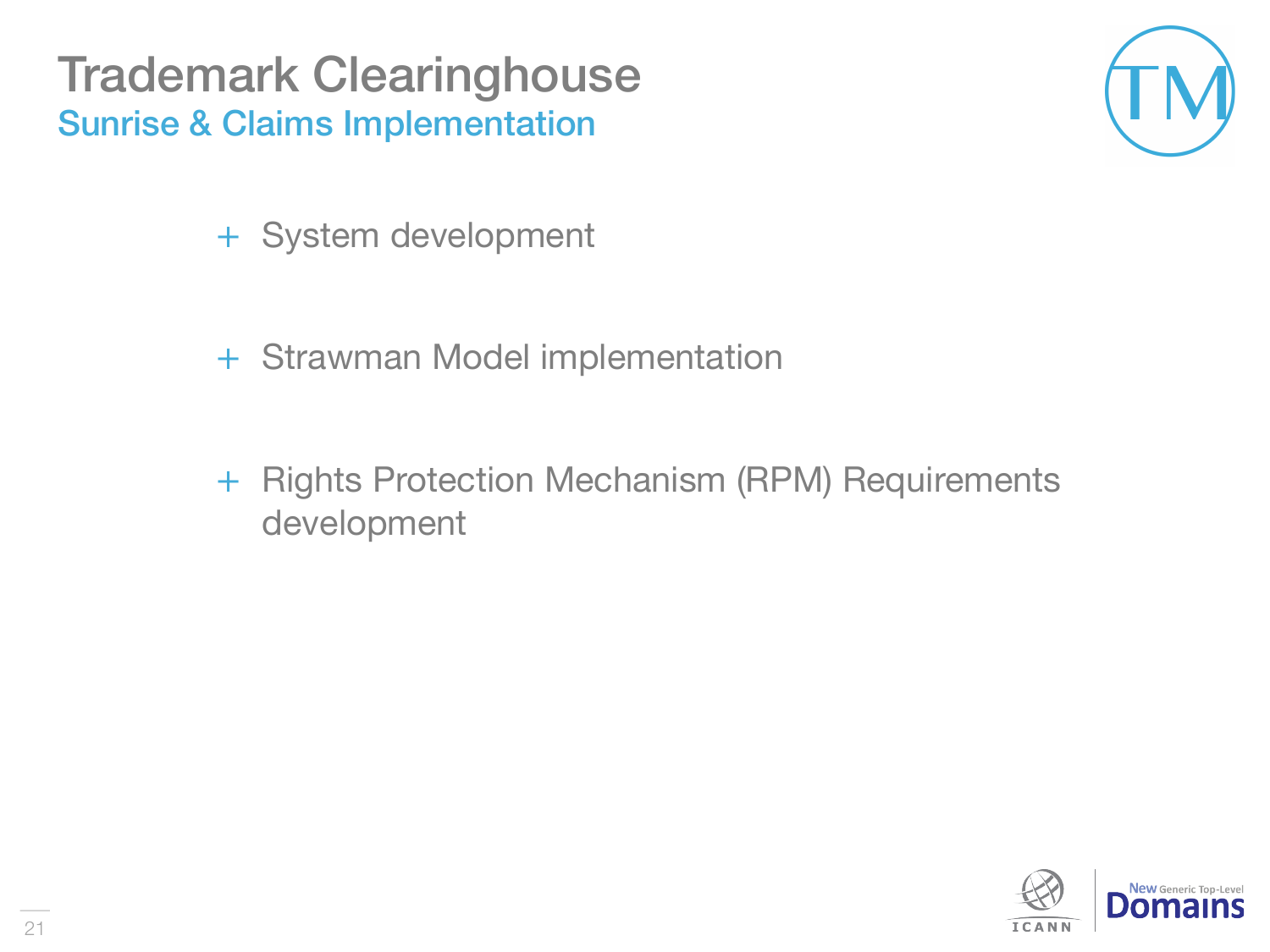



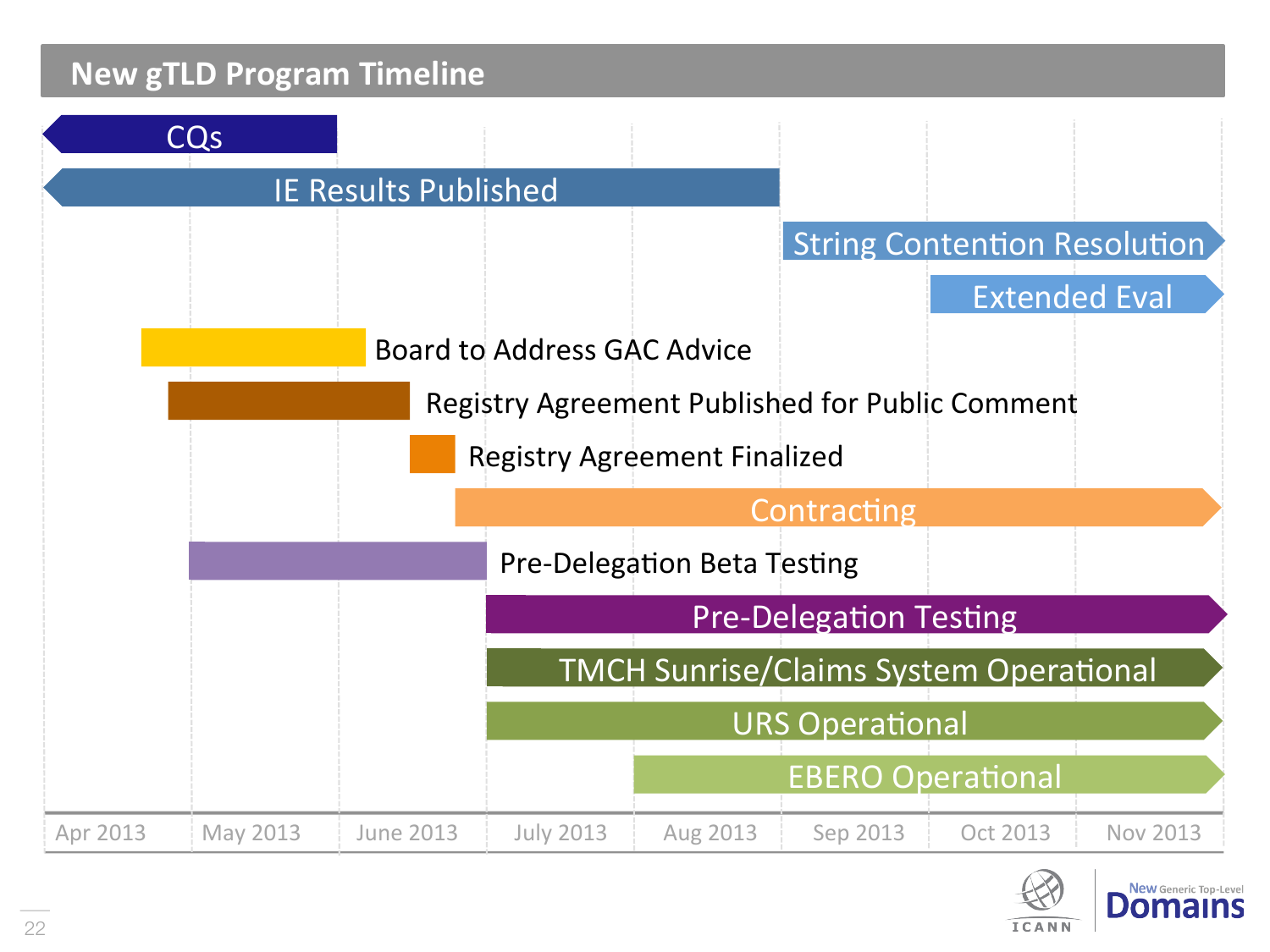#### **Earliest Path to First New gTLD - TENTATIVE**